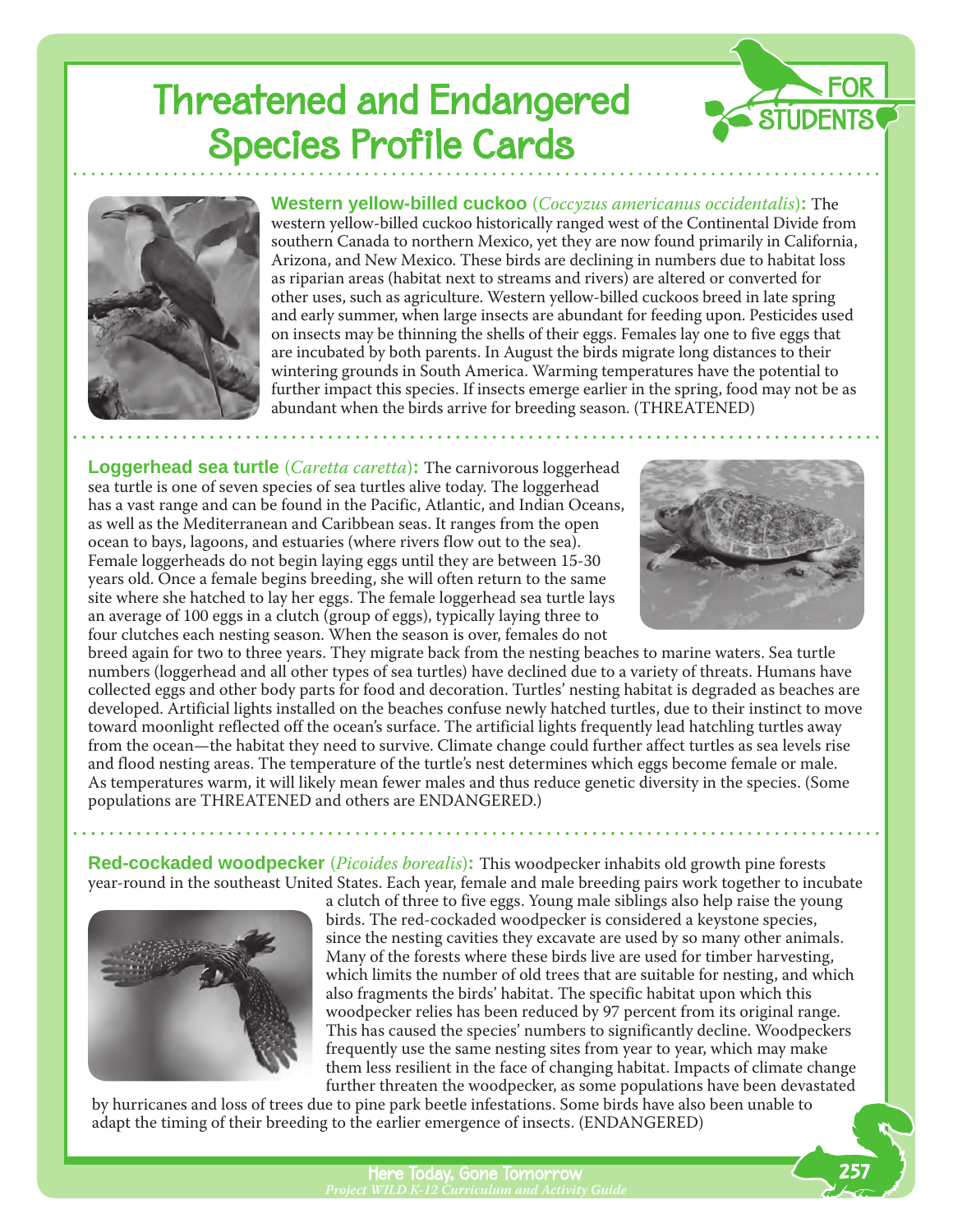

## Threatened and Endangered Species Profile Cards

**Oregon spotted frog** (*Rana pretiosa*)**:** This aquatic frog has been known to inhabit British Columbia, Washington, Oregon, and California. It prefers permanent, still waters with shallow areas where aquatic plants grow, which the frogs use for cover and for basking in sunlight. Females lay one mass of eggs each year, which are fertilized by males and undergo complete metamorphosis. Habitat loss, invasive species outcompeting with them for food, isolation, alterations to rivers and aquatic habitats, and other threats have caused the population to be reduced to only 10-30 percent of their former range. Oregon spotted frogs are limited in their ability to move long distances, especially outside of aquatic habitats. Two diseases that have



been detrimental to other amphibians have been observed in the Oregon spotted frog; at this time, however, the extent and impact of these diseases in the population is unknown. (THREATENED)



**American burying beetle** (*Nicrophorus americanus*)**:** The American burying beetle is a large, nocturnal orange and black beetle that feeds on carrion (decaying flesh). Adult breeding pairs bury dead carcasses to protect them from competitors. The female lays her eggs underground and feeds the carrion to the larvae once they hatch. Once widespread throughout eastern North America, the beetle is now reduced to less than 10 percent of its historical range. Habitat fragmentation has led to increased competition for carrion with other scavengers, which in conjunction with the use of pesticides has caused beetle numbers to decline. Artificial lighting also poses a threat to this nocturnal insect. The beetle is highly vulnerable to climate change in part due to sensitivity to decreased humidity and drought, as well as temperature changes. (ENDANGERED)

**Jaguar** (*Panthera onca*)**:** This solitary spotted cat is the third largest in the world and the largest in the Western Hemisphere. Jaguars live in South America, Central America, and the southwestern United States. They are known to breed throughout the year, with females usually giving birth to one to four kittens. In its southern range the jaguar lives in rainforests and tropical lowlands, though it will follow riparian areas (near rivers) into different types of habitat. This mobility and adaptability have helped the jaguar endure through previous climate changes, and these characteristics will likely help them in the face of current global warming. Human actions, however, including deforestation, forest fragmentation, and poaching for



pelts and to protect livestock have all caused a decline in the extent of this species. (ENDANGERED)



258

**Canada lynx** (*Lynx canadensis*)**:** This nocturnal and crepuscular (active at twilight) medium-sized cat once ranged throughout forested areas in Canada and the northern United States. Numbers have declined due to habitat loss and fragmentation. Trapping in past decades also contributed to decline in some populations, with hides being sold for up to \$600. Females typically give birth once per year, with the litter size ranging from one to five kittens. This solitary species relies heavily on the snowshoe hare, whose population in turn is dependent on sufficient winter habitat. Since the lynx lives in cold habitats at high elevations, it is especially vulnerable to warming global temperatures. As forested areas are predicted to move north in

latitude and upwards in elevation, it is likely that populations will become more isolated. (THREATENED)